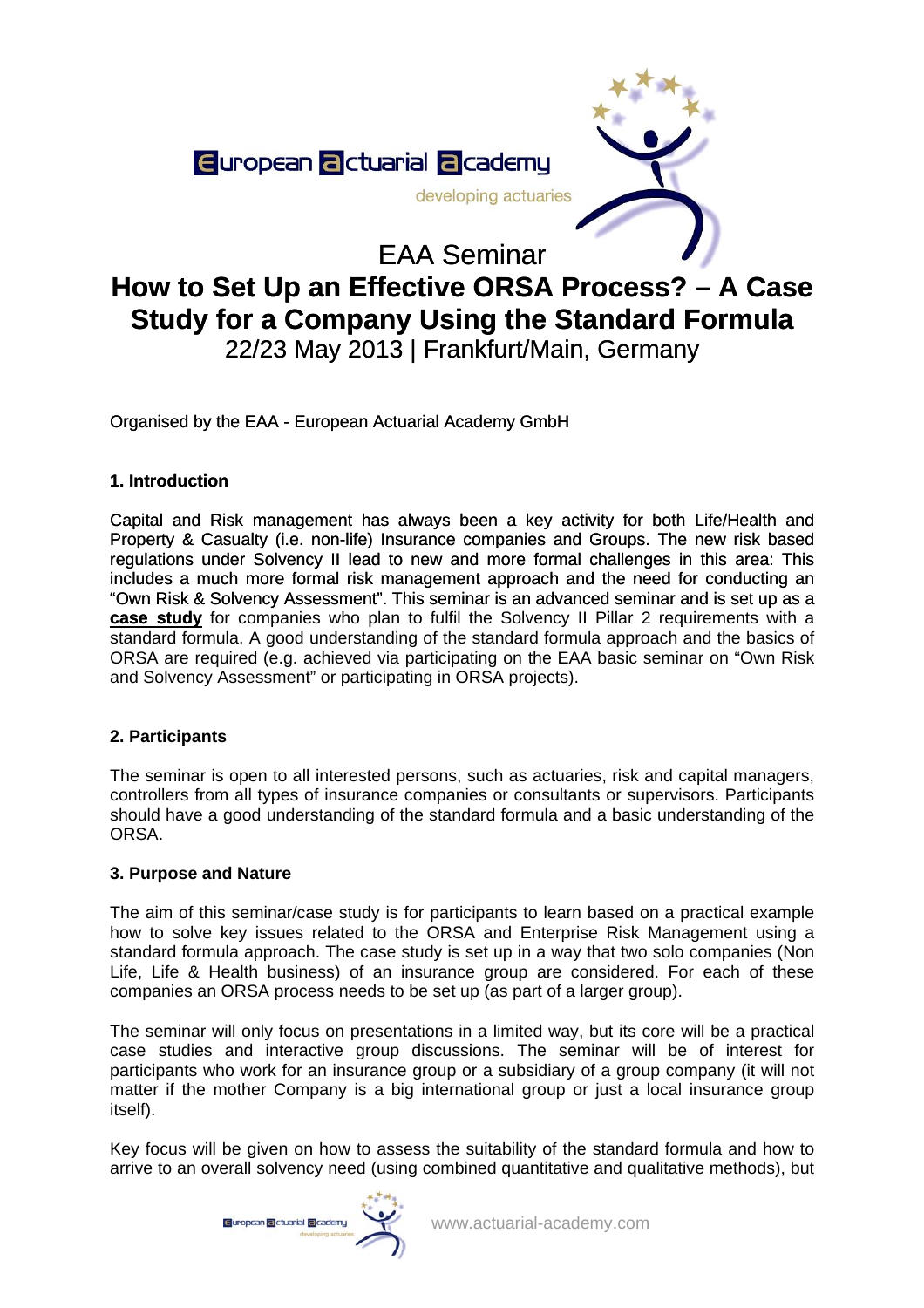also how this overall solvency need can be used for setting up the risk strategy, defining risk appetite and limits and how the link to the business and strategy planning process can be practically achieved. The case study is based on the standard formula.

### **4. Lecturers**

## **Andreas Schlögl**

Andreas is a qualified actuary since 2006 within the German Actuarial Association having over 9 years experience in the industry. He works as Senior Manager for Ernst & Young within the European Actuarial Service Organization, leading several projects for ORSA and Internal Model Approval Process for large European Insurance Groups and entities covering both non-life and life/health business. He used to work for Hannover Re in the non life actuarial and risk management department in the first 5 years of his career.

### **Jacques Wasserfall**

Since January 2012 Jacques Wasserfall is Chief Life Actuary of Zurich Germany. His major topics are Reporting, actuarial modelling and Solvency II. Before his time at Zurich he worked for Ernst & Young and Revios Reinsurance. He started his career as an actuary 1999 in Johannesburg, South Africa, at Gerling Global Reinsurance Company of South Africa. Jacques regularly lectures on seminars of the German Actuarial Academy.

#### **Dr. Nader Razouk**

Nader Razouk is a Manager at Ernst & Young and works in the actuarial service practice. The majority of his projects are in the area of Solvency II in particular around Pillar I (Standard Model implementations), Pillar II (ORSA and Governance topics) and IMAP implementation projects. Nader holds a PhD in mathematics and since 2010, he regularly lectures on seminars of the German and European Actuarial Academy.

### **5. Language**

The language of the seminar will be English.

### **6. Programme**

### **Wednesday, 22 May 2013**

- 08.45-09.00 Registration
- 09.00 Introduction & welcome and opening of day 1
- 09.00-09.45 Overview of the case study (company, standard formula)
- 09.45-10.45 Qualitative risk identification
- 10.45-11.00 Coffee Break
- 11.00-12.30 Stress, Scenario and Sensitivity Testing
- 12.30-13.30 Lunch
- 13.30-14.30 Assessment of the suitability for the standard formula
- 14.30-15.15 Definition of overall solvency needs
- 15.15-15.30 Coffee Break
- 15.30-17:00 Definition of risk strategy and risk appetite
- approx. 19.00 Dinner

### **Thursday, 23 May 2013**

- 09.00 Opening of day 2
- 09.00-10.30 Definition of a risk limit system (1/2)
- 10.30-10.45 Coffee Break

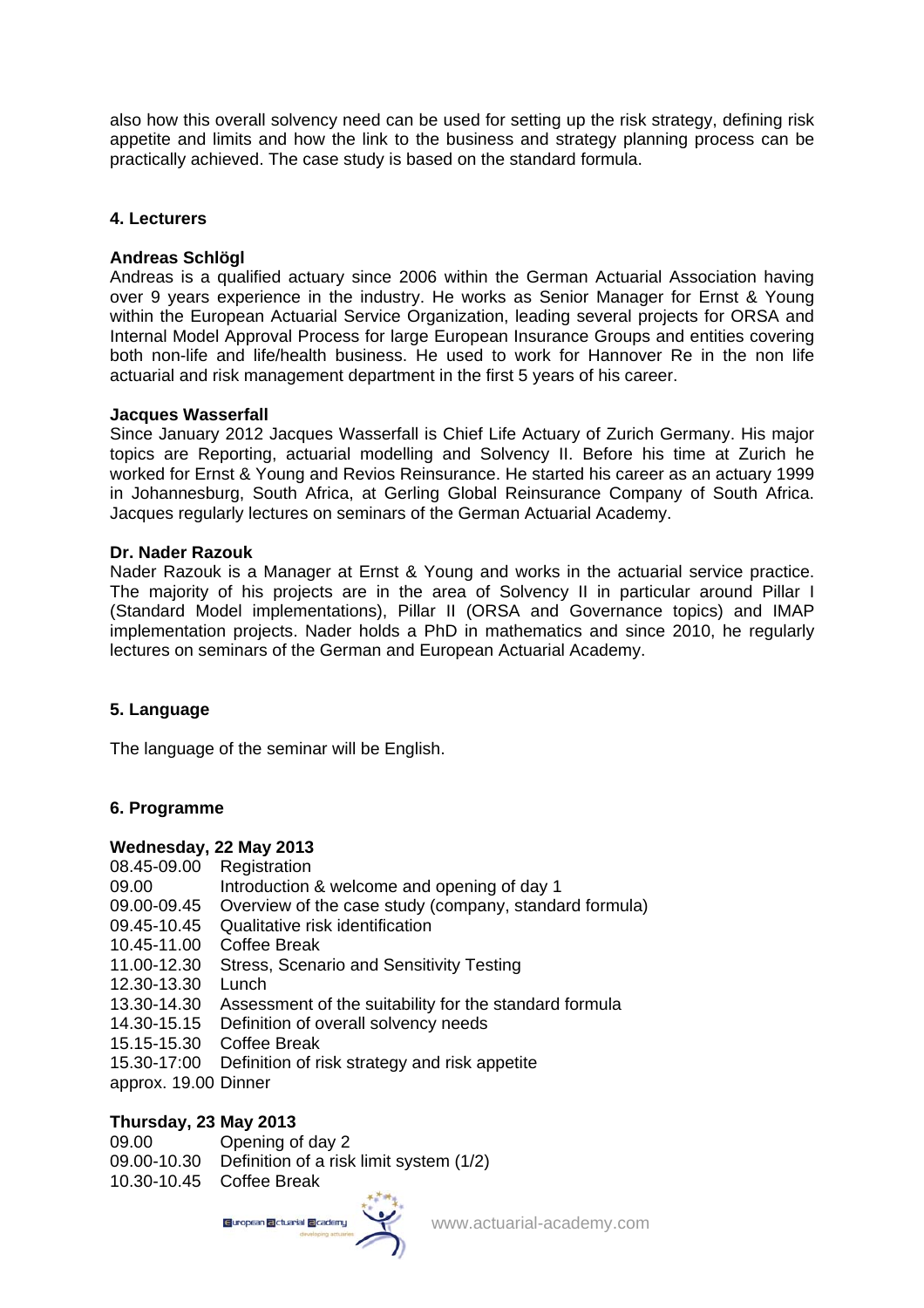- 10.45-12.00 Definition of a risk limit system (2/2)
- 12.00-13.00 Lunch
- 13.00-14.00 Integration into Planning Process
- 14.00-15.00 How to bring it all together in a Group: The ORSA process and ORSA report
- 15.00 Concluding remarks, closing of the seminar

## **7. Fees & Registration**

Please register for the seminar as soon as possible because of the expected demand. If there are more persons interested in this seminar than places available we will give priority to the registrations received first. Please send your registration as soon as possible by using our online registration form at [www.actuarial-academy.com.](http://www.actuarial-academy.com/)

Your registration is binding. Cancellation is only possible up to 4 weeks before the first day of seminar. If you cancel at a later date, the full seminar fee is due. You may appoint someone to take your place, but must notify us in advance. EAA has the right to cancel the event if the minimum number of participants is not reached.

Please always give your invoice number when you effect payment. Bank charges are to be borne by the participant. We will send you an invoice, please allow a few days for handling.

#### **Your early-bird registration fee is € 870.00 plus 19 % VAT until 22 March 2013. After this date the fee will be € 970.00 plus 19 % VAT.**

#### **8. Accommodation**

The seminar will take place at the

Holiday Inn Frankfurt City-South Mailänder Str. 1 60598 Frankfurt/Main Tel. +49/(0)69 6802-0 [info.hi-frankfurt-cc@qgdhotels.de](mailto:info.hi-frankfurt-cc@qgdhotels.de) [http://www.frankfurt-hi-hotel.com](http://www.frankfurt-hi-hotel.com/)

We arranged special prices for accommodation. The special price is 119  $\epsilon$  per night, including breakfast. It is valid for bookings by 24 April 2013 out of our allotment "EAA Seminar". Our allotment includes a limited number of rooms. Kindly book your accommodation directly with the hotel, and note the hotel's cancellation policy.

### **9. CPD**

For this seminar, the following CPD points are available under the CPD scheme of the relevant national actuarial association:

Austria: 11 points Belgium: 11 points Bulgaria: 12 points Czechia: 2-3 points (individual accreditation) Estonia: 11 hours Germany: 11 hours Italy: approx. 4 credits (GdLA individual accreditation)

Guropean **El**ctuarial Elcademy

www.actuarial-academy.com